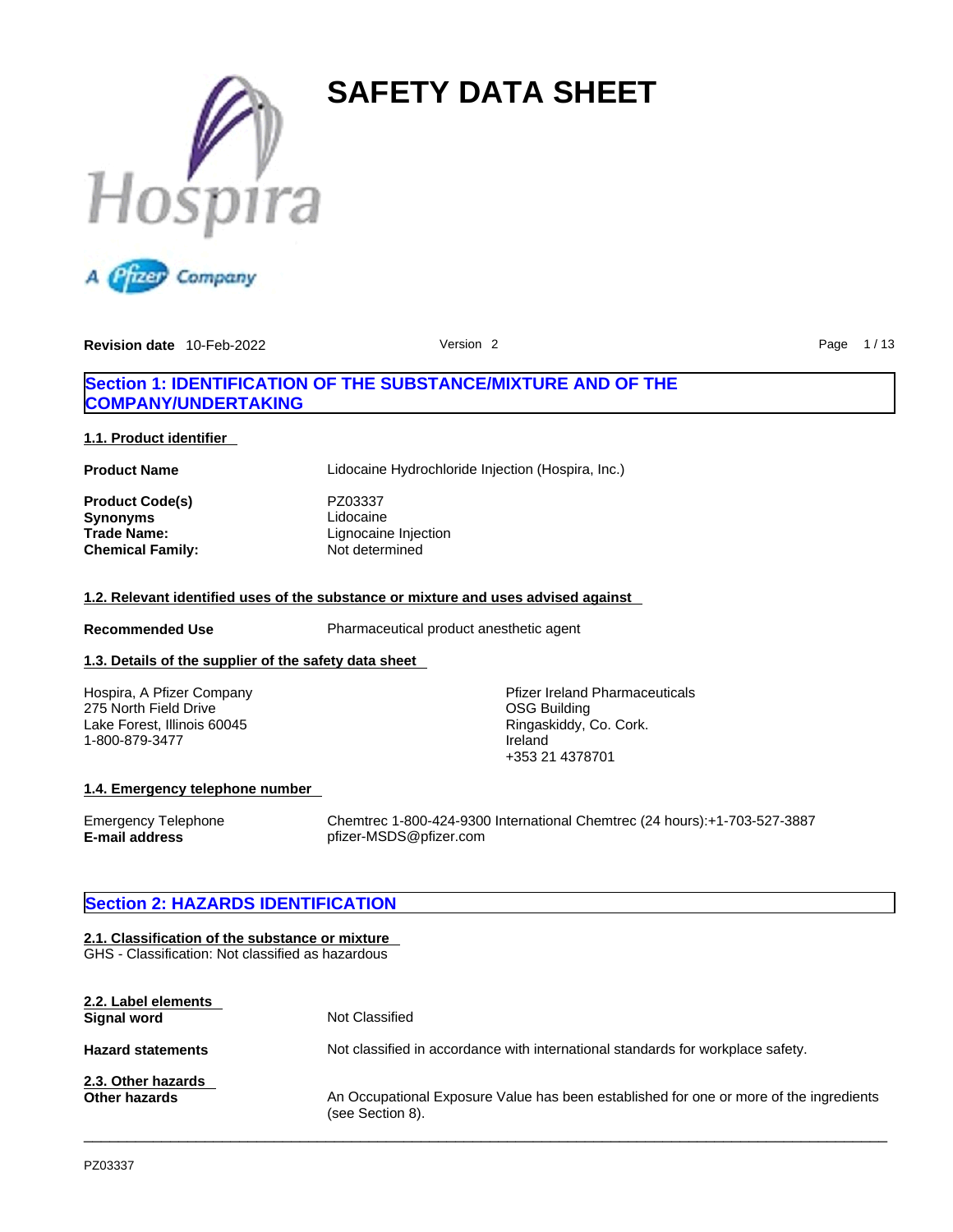\_\_\_\_\_\_\_\_\_\_\_\_\_\_\_\_\_\_\_\_\_\_\_\_\_\_\_\_\_\_\_\_\_\_\_\_\_\_\_\_\_\_\_\_\_\_\_\_\_\_\_\_\_\_\_\_\_\_\_\_\_\_\_\_\_\_\_\_\_\_\_\_\_\_\_\_\_\_\_\_\_\_\_\_\_\_\_\_\_\_\_\_\_ Product Name Lidocaine Hydrochloride Injection (Hospira, Inc.) Page 2 / 13 Revision date 10-Feb-2022 **Version 2** 

**Note:** This document has been prepared in accordance with standards for workplace safety, which require the inclusion of all known hazards of the product or its ingredients regardless of the potential risk. The precautionary statements and warnings included may not apply in all cases. Your needs may vary depending upon the potential for exposure in your workplace.

### **Section 3: COMPOSITION/INFORMATION ON INGREDIENTS**

# **3.1 Substances**

**Not applicable** 

### **3.2 Mixtures**

Hazardous

| Chemical name                         | Weight-%        | <b>REACH</b><br>Registration<br>Number        | EC No     | Classification<br>according to<br>Regulation<br>$(EC)$ No.<br>1272/2008<br>[CLP] | Specific<br>concentration<br>limit (SCL)                                                                                                                        | M-Factor             | M-Factor<br>(long-term) |
|---------------------------------------|-----------------|-----------------------------------------------|-----------|----------------------------------------------------------------------------------|-----------------------------------------------------------------------------------------------------------------------------------------------------------------|----------------------|-------------------------|
| Lidocaine<br>Hydrochloride<br>73-78-9 | $1 - 2$         |                                               | 200-803-8 | Acute Tox.4<br>(H302)                                                            | Not Listed                                                                                                                                                      | No data<br>available | No data<br>available    |
| Sodium hydroxide<br>1310-73-2         | $\overline{**}$ |                                               | 215-185-5 | Skin Corr.1A<br>(H314)                                                           | Eye Irrit. 2 ::<br>$0.5\% < = C < 2\%$<br>Skin Corr. 1A<br>$\therefore$ C>=5%<br>Skin Corr. 1B<br>$:: 2\% < = C < 5\%$<br>Skin Irrit. 2:<br>$0.5\% < = C < 2\%$ | No data<br>available | No data<br>available    |
| + Hydrochloric Acid<br>7647-01-0      | $***$           |                                               | 231-595-7 | Acute Tox. 3<br>(H331)<br>Skin Corr, 1A<br>(H314)<br>Press, Gas                  | Eye Irrit. $2::$<br>10% <= C< 25%<br>Skin Corr. 1B<br>$\therefore$ C>=25%<br>Skin Irrit. 2:<br>10% <= C< 25%<br>STOT SE 3 ::<br>$C = 10%$                       | No data<br>available | No data<br>available    |
| NonHazardous                          |                 |                                               |           |                                                                                  |                                                                                                                                                                 |                      |                         |
| Chemical name                         | Weight-%        | <b>REACH</b><br>Registration<br><b>Number</b> | EC No     | Classification<br>according to<br>Regulation<br>$(EC)$ No.<br>1272/2008<br>[CLP] | Specific<br>concentration<br>limit (SCL)                                                                                                                        | M-Factor             | M-Factor<br>(long-term) |
| Water<br>7732-18-5                    | $\star$         |                                               | 231-791-2 | No data<br>available                                                             | Not Listed                                                                                                                                                      | No data<br>available | No data<br>available    |

231-598-3 No data

 $\_$  ,  $\_$  ,  $\_$  ,  $\_$  ,  $\_$  ,  $\_$  ,  $\_$  ,  $\_$  ,  $\_$  ,  $\_$  ,  $\_$  ,  $\_$  ,  $\_$  ,  $\_$  ,  $\_$  ,  $\_$  ,  $\_$  ,  $\_$  ,  $\_$  ,  $\_$  ,  $\_$  ,  $\_$  ,  $\_$  ,  $\_$  ,  $\_$  ,  $\_$  ,  $\_$  ,  $\_$  ,  $\_$  ,  $\_$  ,  $\_$  ,  $\_$  ,  $\_$  ,  $\_$  ,  $\_$  ,  $\_$  ,  $\_$  ,

available

Not Listed No data

available

No data available

### **Full text of H- and EUH-phrases: see section 16**

*Acute Toxicity Estimate*

SODIUM CHLORIDE 7647-14-5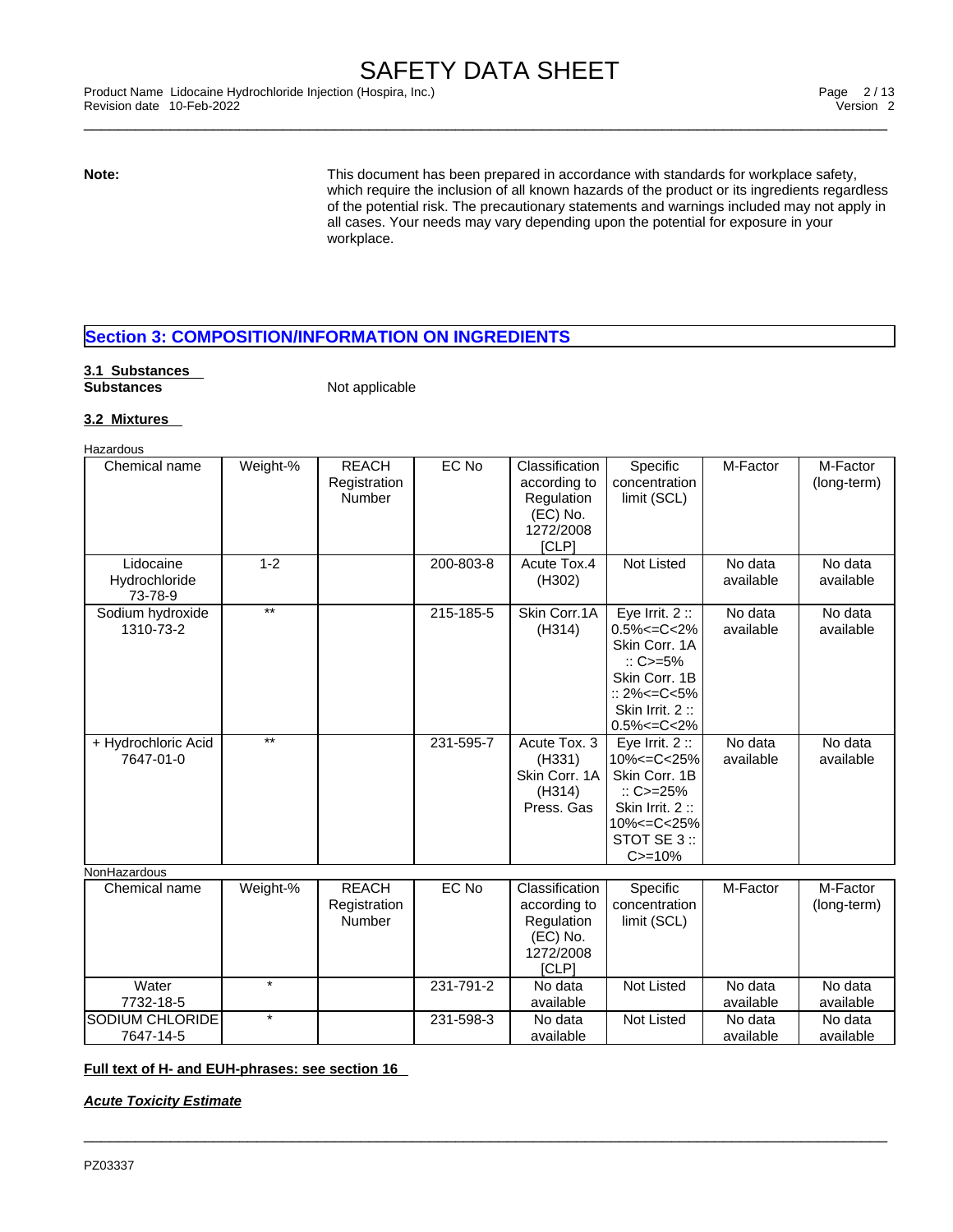| <b>Product Name</b> | Lidocaine Hydrochloride Injection (Hospira, Inc.) | Page | 2112<br>، ب<br>່ເປ |
|---------------------|---------------------------------------------------|------|--------------------|
| Revision date       | 10-Feb-2022                                       |      | Version            |
|                     |                                                   |      |                    |

| Chemical name           | Oral LD50 | Dermal LD50       | Inhalation LC50 - 4 | I Inhalation LC50 - 4 I Inhalation LC50 - 4 I |                   |  |
|-------------------------|-----------|-------------------|---------------------|-----------------------------------------------|-------------------|--|
|                         |           |                   | hour - dust/mist -  | hour - vapor - mg/L                           | hour - gas - ppm  |  |
|                         |           |                   | mg/L                |                                               |                   |  |
| Water                   | 89838.9   | No data available | No data available   | No data available                             | No data available |  |
| 7732-18-5               |           |                   |                     |                                               |                   |  |
| Lidocaine Hydrochloride | 317       | No data available | No data available   | No data available                             | No data available |  |
| 73-78-9                 |           |                   |                     |                                               |                   |  |
| Sodium hydroxide        | 325       | 1350              | No data available   | No data available                             | No data available |  |
| 1310-73-2               |           |                   |                     |                                               |                   |  |
| SODIUM CHLORIDE         | 3000      | 10000             | No data available   | No data available                             | No data available |  |
| 7647-14-5               |           |                   |                     |                                               |                   |  |
| + Hydrochloric Acid     | 238       | 5010              | No data available   | No data available                             | 563.3022          |  |
| 7647-01-0               |           |                   |                     |                                               |                   |  |

Additional information **+ Substance with a Union workplace exposure limit**<br>
\* Proprietary

\*\* to adjust pH

Non-hazardous ingredients provided for completeness. Ingredient(s) indicated as hazardous have been assessed under standards for workplace safety. In accordance with 29 CFR 1910.1200, the exact percentage composition of this mixture has been withheld as a trade secret.

### **Section 4: FIRST AID MEASURES**

### **4.1. Description of first aid measures**

| <b>Inhalation</b>                        | Remove to fresh air. Seek immediate medical attention/advice.                                                                                                                            |
|------------------------------------------|------------------------------------------------------------------------------------------------------------------------------------------------------------------------------------------|
| Eye contact                              | Rinse thoroughly with plenty of water for at least 15 minutes, lifting lower and upper eyelids.<br>Consult a physician.                                                                  |
| <b>Skin contact</b>                      | Remove contaminated clothing. Flush area with large amounts of water. Use soap. Seek<br>medical attention.                                                                               |
| Ingestion                                | Never give anything by mouth to an unconscious person. Wash out mouth with water. Do<br>not induce vomiting unless directed by medical personnel. Seek medical attention<br>immediately. |
|                                          | 4.2. Most important symptoms and effects, both acute and delayed                                                                                                                         |
| Most important symptoms and<br>effects   | For information on potential signs and symptoms of exposure, See Section 2 - Hazards<br>Identification and/or Section 11 - Toxicological Information.                                    |
|                                          | 4.3. Indication of any immediate medical attention and special treatment needed                                                                                                          |
| <b>Note to physicians</b>                | None.                                                                                                                                                                                    |
| <b>Section 5: FIRE-FIGHTING MEASURES</b> |                                                                                                                                                                                          |
| 5.1. Extinguishing media                 |                                                                                                                                                                                          |
| Suitable Extinguishing Media             | Dry chemical, CO2, alcohol-resistant foam or water spray.                                                                                                                                |

 $\_$  ,  $\_$  ,  $\_$  ,  $\_$  ,  $\_$  ,  $\_$  ,  $\_$  ,  $\_$  ,  $\_$  ,  $\_$  ,  $\_$  ,  $\_$  ,  $\_$  ,  $\_$  ,  $\_$  ,  $\_$  ,  $\_$  ,  $\_$  ,  $\_$  ,  $\_$  ,  $\_$  ,  $\_$  ,  $\_$  ,  $\_$  ,  $\_$  ,  $\_$  ,  $\_$  ,  $\_$  ,  $\_$  ,  $\_$  ,  $\_$  ,  $\_$  ,  $\_$  ,  $\_$  ,  $\_$  ,  $\_$  ,  $\_$  ,

**5.2. Special hazards arising from the substance or mixture**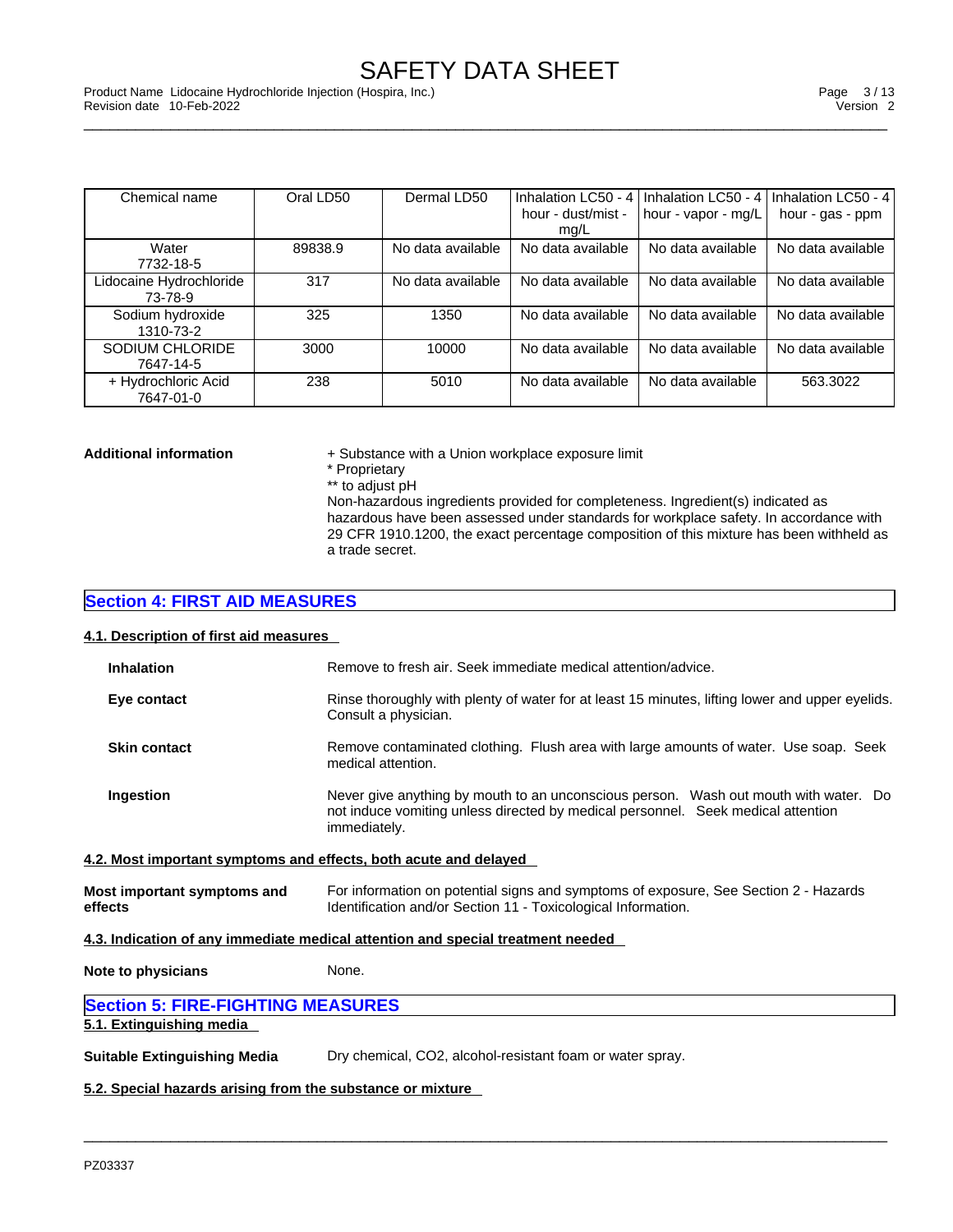| Revision date 10-Feb-2022<br>Version | Product Name L | Lidocaine Hydrochloride Injection (Hospira, Inc.) | 110<br>Page<br>41<br>່າບ |
|--------------------------------------|----------------|---------------------------------------------------|--------------------------|
|                                      |                |                                                   |                          |
|                                      |                |                                                   |                          |

| Specific hazards arising from the<br>chemical             | Fine particles (such as dust and mists) may fuel fires/explosions.                                                                                                                  |
|-----------------------------------------------------------|-------------------------------------------------------------------------------------------------------------------------------------------------------------------------------------|
| <b>Hazardous combustion products</b>                      | Formation of toxic gases is possible during heating or fire.                                                                                                                        |
| 5.3. Advice for firefighters                              |                                                                                                                                                                                     |
| Special protective equipment for<br>fire-fighters         | Firefighters should wear self-contained breathing apparatus and full firefighting turnout<br>gear. Use personal protection equipment.                                               |
| <b>Section 6: ACCIDENTAL RELEASE MEASURES</b>             |                                                                                                                                                                                     |
|                                                           | 6.1. Personal precautions, protective equipment and emergency procedures                                                                                                            |
| <b>Personal precautions</b>                               | Personnel involved in clean-up should wear appropriate personal protective equipment (see<br>Section 8). Minimize exposure.                                                         |
| For emergency responders                                  | Use personal protection recommended in Section 8.                                                                                                                                   |
| 6.2. Environmental precautions                            |                                                                                                                                                                                     |
| <b>Environmental precautions</b>                          | Place waste in an appropriately labeled, sealed container for disposal. Care should be<br>taken to avoid environmental release.                                                     |
| 6.3. Methods and material for containment and cleaning up |                                                                                                                                                                                     |
| <b>Methods for containment</b><br>Methods for cleaning up | Prevent further leakage or spillage if safe to do so.<br>Contain the source of spill if it is safe to do so. Collect spill with absorbent material. Clean<br>spill area thoroughly. |
| Prevention of secondary hazards                           | Contain the source of the spill or leak if it is safe to do so. Collect spill with a<br>non-combustible absorbent material and transfer to labeled container for disposal.          |
| 6.4. Reference to other sections                          |                                                                                                                                                                                     |
| <b>Reference to other sections</b>                        | See section 8 for more information. See section 13 for more information.                                                                                                            |
|                                                           | <b>Section 7: HANDLING AND STORAGE</b>                                                                                                                                              |

### **7.1. Precautions for safe handling**

### **Advice on safe handling**

Avoid breathing vapor or mist. Avoid contact with eyes, skin and clothing. When handling, use appropriate personal protective equipment (see Section 8). Wash thoroughly after handling. Releases to the environment should be avoided. Review and implement appropriate technical and procedural waste water and waste disposal measures to prevent occupational exposure or environmental releases. Potential points of process emissions of this material to the atmosphere should be controlled with dust collectors, HEPA filtration systems or other equivalent controls.

 $\_$  ,  $\_$  ,  $\_$  ,  $\_$  ,  $\_$  ,  $\_$  ,  $\_$  ,  $\_$  ,  $\_$  ,  $\_$  ,  $\_$  ,  $\_$  ,  $\_$  ,  $\_$  ,  $\_$  ,  $\_$  ,  $\_$  ,  $\_$  ,  $\_$  ,  $\_$  ,  $\_$  ,  $\_$  ,  $\_$  ,  $\_$  ,  $\_$  ,  $\_$  ,  $\_$  ,  $\_$  ,  $\_$  ,  $\_$  ,  $\_$  ,  $\_$  ,  $\_$  ,  $\_$  ,  $\_$  ,  $\_$  ,  $\_$  ,

**General hygiene considerations** Handle in accordance with good industrial hygiene and safety practice.

### **7.2. Conditions for safe storage, including any incompatibilities**

**Storage Conditions** Store as directed by product packaging.

**7.3. Specific end use(s)** 

**Specific use(s)** Pharmaceutical drug product.

### **Section 8: EXPOSURE CONTROLS/PERSONAL PROTECTION**

### **8.1. Control parameters**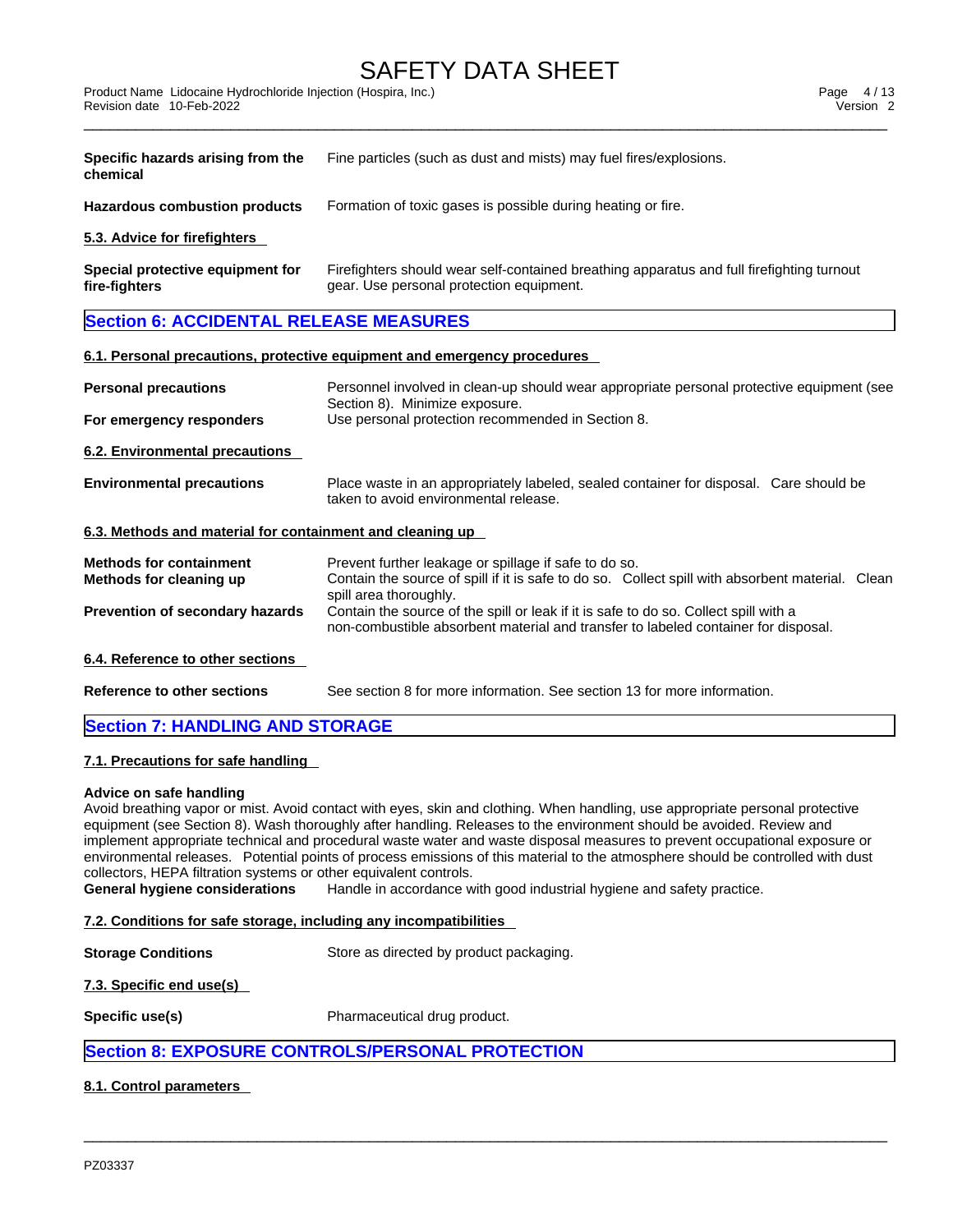$\_$  ,  $\_$  ,  $\_$  ,  $\_$  ,  $\_$  ,  $\_$  ,  $\_$  ,  $\_$  ,  $\_$  ,  $\_$  ,  $\_$  ,  $\_$  ,  $\_$  ,  $\_$  ,  $\_$  ,  $\_$  ,  $\_$  ,  $\_$  ,  $\_$  ,  $\_$  ,  $\_$  ,  $\_$  ,  $\_$  ,  $\_$  ,  $\_$  ,  $\_$  ,  $\_$  ,  $\_$  ,  $\_$  ,  $\_$  ,  $\_$  ,  $\_$  ,  $\_$  ,  $\_$  ,  $\_$  ,  $\_$  ,  $\_$  ,

Product Name Lidocaine Hydrochloride Injection (Hospira, Inc.)<br>2 Page 5/13 Pevision date 10-Feb-2022 Revision date 10-Feb-2022

### **Exposure Limits**

Refer to available public information for specific member state Occupational Exposure Limits.

| Lidocaine Hydrochloride<br>Pfizer OEL TWA-8 Hr: 300 STEL 2500 µg/m <sup>3</sup> , Skin<br>Sodium hydroxide |  |                                        |
|------------------------------------------------------------------------------------------------------------|--|----------------------------------------|
| <b>ACGIH OEL (Ceiling)</b>                                                                                 |  | 2 mg/m $3$                             |
| <b>ACGIH TLV</b>                                                                                           |  | Ceiling: 2 mg/m <sup>3</sup>           |
|                                                                                                            |  |                                        |
| Austria                                                                                                    |  | 2 mg/m $3$                             |
|                                                                                                            |  | STEL 4 mg/m <sup>3</sup>               |
| <b>Bulgaria</b>                                                                                            |  | 2.0 mg/m $3$                           |
| Czech Republic                                                                                             |  | 1 mg/m $3$                             |
|                                                                                                            |  | Ceiling: 2 mg/m <sup>3</sup>           |
| Denmark                                                                                                    |  | Ceiling: 2 mg/m <sup>3</sup>           |
| Estonia                                                                                                    |  | 1 mg/m $3$                             |
|                                                                                                            |  | STEL: 2 mg/m <sup>3</sup>              |
| Finland                                                                                                    |  | Ceiling: 2 mg/m <sup>3</sup>           |
| France                                                                                                     |  | 2 mg/m $3$                             |
| Hungary                                                                                                    |  | 1 mg/m $3$                             |
|                                                                                                            |  | STEL: 2 mg/m <sup>3</sup>              |
| Ireland                                                                                                    |  | STEL: $2 \text{ mg/m}^3$               |
| Ceiling Limit Value                                                                                        |  | $2$ mg/m <sup>3</sup>                  |
| Latvia                                                                                                     |  | $0.5$ mg/m <sup>3</sup>                |
| Poland                                                                                                     |  | STEL: 1 mg/m <sup>3</sup>              |
|                                                                                                            |  | $0.5$ mg/m <sup>3</sup>                |
| Romania                                                                                                    |  | 1 mg/m $3$                             |
|                                                                                                            |  | STEL: 3 mg/m <sup>3</sup>              |
| Slovakia                                                                                                   |  |                                        |
| Spain                                                                                                      |  | 2 mg/m $3$                             |
|                                                                                                            |  | STEL: 2 mg/m <sup>3</sup>              |
| Switzerland                                                                                                |  | 2 mg/m $3$                             |
|                                                                                                            |  | STEL: 2 mg/m <sup>3</sup>              |
| <b>OSHA PEL</b>                                                                                            |  | $2$ mg/m <sup>3</sup>                  |
|                                                                                                            |  | (vacated) Ceiling: 2 mg/m <sup>3</sup> |
| United Kingdom                                                                                             |  | STEL: 2 mg/m <sup>3</sup>              |
| <b>SODIUM CHLORIDE</b>                                                                                     |  |                                        |
| Latvia                                                                                                     |  | 5 mg/m $3$                             |
| Russia                                                                                                     |  | MAC: $5 \text{ mg/m}^3$                |
| + Hydrochloric Acid                                                                                        |  |                                        |
| ACGIH OEL (Ceiling)                                                                                        |  | 2 ppm                                  |
| <b>ACGIH TLV</b>                                                                                           |  | Ceiling: 2 ppm                         |
| Austria                                                                                                    |  | 5 ppm                                  |
|                                                                                                            |  | 8 mg/m $3$                             |
|                                                                                                            |  | STEL 10 ppm                            |
|                                                                                                            |  | STEL 15 mg/m <sup>3</sup>              |
| <b>Bulgaria</b>                                                                                            |  | STEL: 10 ppm                           |
|                                                                                                            |  | STEL: 15.0 mg/m <sup>3</sup>           |
|                                                                                                            |  | 5 ppm                                  |
|                                                                                                            |  | 8.0 mg/m $3$                           |
| Czech Republic                                                                                             |  | 8 mg/m $3$                             |
|                                                                                                            |  | Ceiling: 15 mg/m <sup>3</sup>          |
| Denmark                                                                                                    |  | Ceiling: 5 ppm                         |
|                                                                                                            |  | Ceiling: 8 mg/m <sup>3</sup>           |
| Estonia                                                                                                    |  | 5 ppm                                  |
|                                                                                                            |  | 8 mg/m $3$                             |
|                                                                                                            |  | STEL: 10 ppm                           |
|                                                                                                            |  | STEL: 15 mg/m <sup>3</sup>             |
| European Union                                                                                             |  | TWA: 5 ppm                             |
|                                                                                                            |  |                                        |
|                                                                                                            |  | TWA: 8 mg/m <sup>3</sup>               |
|                                                                                                            |  | STEL: 10 ppm                           |
|                                                                                                            |  | STEL: 15 mg/m <sup>3</sup>             |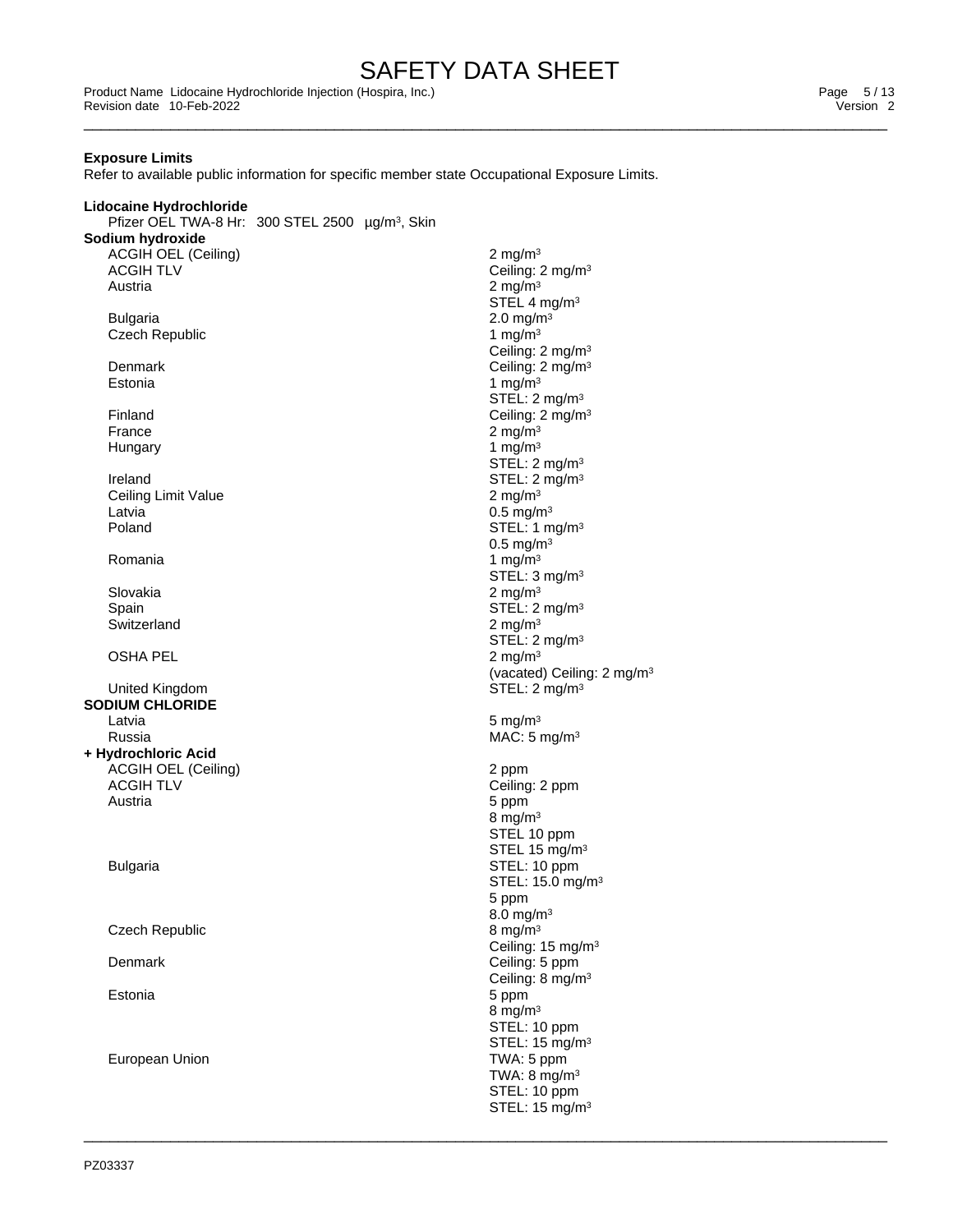Product Name Lidocaine Hydrochloride Injection (Hospira, Inc.)<br>2 Page 6/13<br>2 Version 2 Revision date 10-Feb-2022

| Ceiling Limit Value                       | STEL: 15 mg/m <sup>3</sup><br>2 ppm                                                      |
|-------------------------------------------|------------------------------------------------------------------------------------------|
| Latvia                                    | $3.0 \text{ mg/m}^3$<br>5 ppm                                                            |
|                                           | 8 mg/m $3$                                                                               |
|                                           | STEL: 10 ppm<br>STEL: 15 mg/m <sup>3</sup>                                               |
| <b>Netherlands</b>                        | 8 mg/m $3$                                                                               |
| Poland                                    | STEL: 15 mg/m <sup>3</sup><br>STEL: 10 mg/m <sup>3</sup>                                 |
|                                           | 5 mg/ $m3$                                                                               |
| Romania                                   | 5 ppm<br>8 mg/m $3$                                                                      |
|                                           | STEL: 10 ppm                                                                             |
|                                           | STEL: 15 mg/m <sup>3</sup>                                                               |
| Russia                                    | MAC: $5 \text{ mg/m}^3$                                                                  |
| Slovakia                                  | 5 ppm<br>$8.0$ mg/m <sup>3</sup>                                                         |
| Spain                                     | 5 ppm                                                                                    |
|                                           | 7.6 mg/m $3$                                                                             |
|                                           | STEL: 10 ppm                                                                             |
| Switzerland                               | STEL: 15 mg/m <sup>3</sup><br>2 ppm                                                      |
|                                           | $3$ mg/m $3$                                                                             |
|                                           | STEL: 4 ppm                                                                              |
|                                           | STEL: 6 mg/m <sup>3</sup>                                                                |
| U.S. - OSHA - Final PELs - Ceiling Limits | 5 ppm<br>$7 \text{ mg/m}^3$                                                              |
| <b>OSHA PEL</b>                           | (vacated) Ceiling: 5 ppm                                                                 |
|                                           | (vacated) Ceiling: 7 mg/m <sup>3</sup>                                                   |
|                                           | Ceiling: 5 ppm                                                                           |
|                                           | Ceiling: 7 mg/m <sup>3</sup>                                                             |
| United Kingdom                            | TWA: 1 ppm<br>TWA: $2 \text{ mg/m}^3$                                                    |
|                                           | STEL: 5 ppm                                                                              |
|                                           | STEL: 8 mg/m <sup>3</sup>                                                                |
| <b>SODIUM CHLORIDE</b>                    |                                                                                          |
| <b>Pfizer Occupational Exposure</b>       | OEB 1 (control exposure to the range of 1000ug/m <sup>3</sup> to 3000ug/m <sup>3</sup> ) |
| Band (OEB):                               |                                                                                          |
| 8.2. Exposure controls                    |                                                                                          |
| <b>Engineering controls</b>               | Engineering controls should be used as the primary means to control exposures. General   |
|                                           |                                                                                          |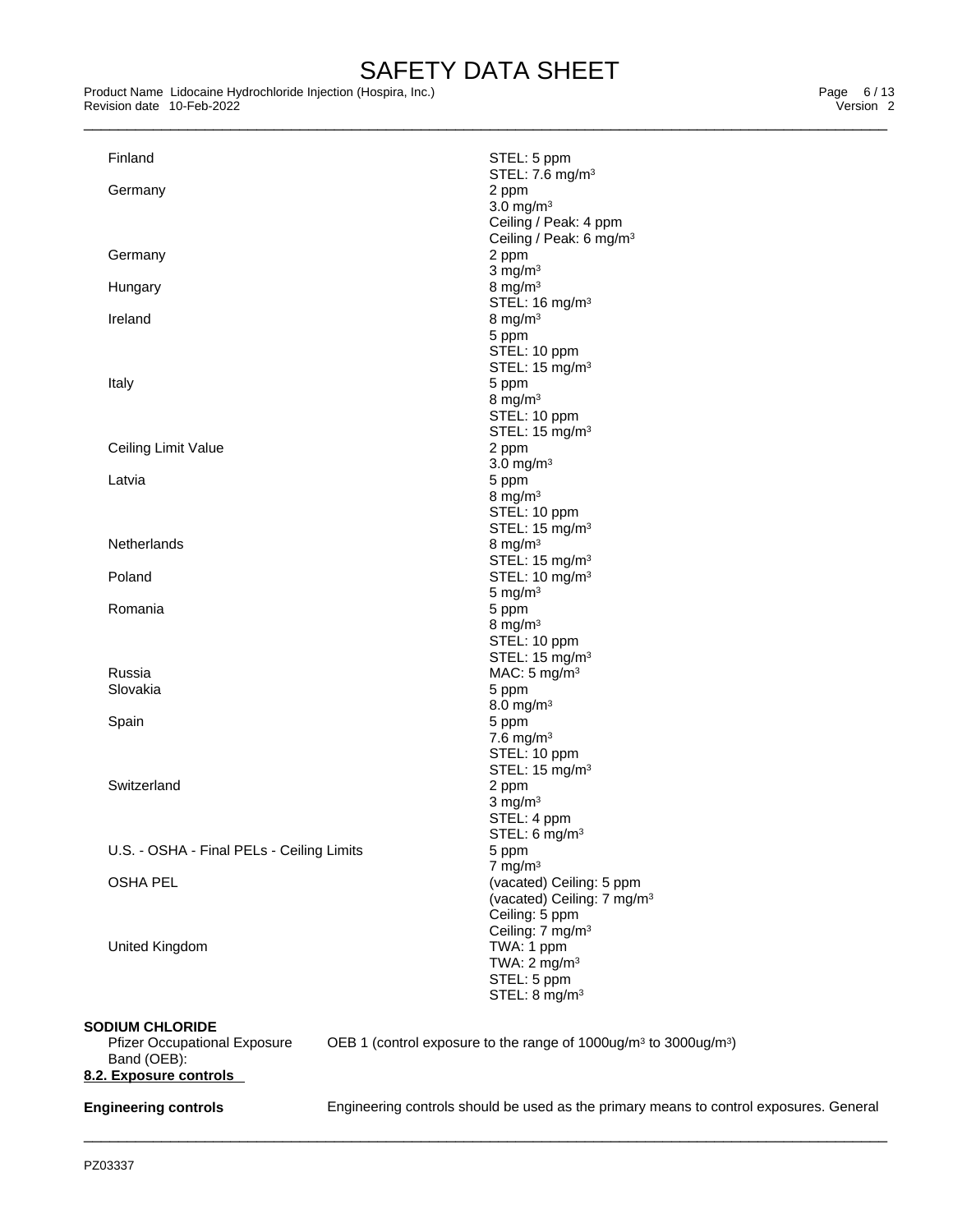Product Name Lidocaine Hydrochloride Injection (Hospira, Inc.)<br>2 Page 7/13<br>2 Version 2 Revision date 10-Feb-2022

|                                        | room ventilation is adequate unless the process generates dust, mist or fumes. Keep<br>airborne contamination levels below the exposure limits listed above in this section.                                                                                                                                                                                                                                                |
|----------------------------------------|-----------------------------------------------------------------------------------------------------------------------------------------------------------------------------------------------------------------------------------------------------------------------------------------------------------------------------------------------------------------------------------------------------------------------------|
| <b>Environmental exposure controls</b> | No information available.                                                                                                                                                                                                                                                                                                                                                                                                   |
| Personal protective equipment          | Refer to applicable national standards and regulations in the selection and use of personal<br>protective equipment (PPE). Contact your safety and health professional or safety<br>equipment supplier for assistance in selecting the correct protective clothing/equipment<br>based on an assessment of the workplace conditions, other chemicals used or present in<br>the workplace and specific operational processes. |
| <b>Eye/face protection</b>             | Wear safety glasses or goggles if eye contact is possible. (Eye protection must meet the<br>standards in accordance with EN166, ANSI Z87.1 or international equivalent.).                                                                                                                                                                                                                                                   |
| <b>Hand protection</b>                 | Impervious gloves (e.g. Nitrile, etc.) are recommended if skin contact with drug product is<br>possible and for bulk processing operations. (Protective gloves must meet the standards in<br>accordance with EN374, ASTM F1001 or international equivalent.).                                                                                                                                                               |
| Skin and body protection               | Impervious protective clothing is recommended if skin contact with drug product is possible<br>and for bulk processing operations. (Protective clothing must meet the standards in<br>accordance with EN13982, ANSI 103 or international equivalent.).                                                                                                                                                                      |
| <b>Respiratory protection</b>          | Under normal conditions of use, if the applicable Occupational Exposure Limit (OEL) is<br>exceeded, wear an appropriate respirator with a protection factor sufficient to control<br>exposures to below the OEL (e.g. particulate respirator with a half mask, P3 filter).<br>(Respirators must meet the standards in accordance with EN140, EN143, ASTM F2704-10<br>or international equivalent.).                         |
|                                        |                                                                                                                                                                                                                                                                                                                                                                                                                             |

**General hygiene considerations** Handle in accordance with good industrial hygiene and safety practice.

### **Section 9: PHYSICAL AND CHEMICAL PROPERTIES**

| 9.1. Information on basic physical and chemical properties |                           |
|------------------------------------------------------------|---------------------------|
| <b>Physical state</b>                                      | Solution                  |
| Color                                                      | Clear, colorless          |
| Odor                                                       | No information available. |
| Odor threshold                                             | No information available  |
| Molecular formula                                          | Mixture                   |
| Molecular weight                                           | Mixture                   |
| <b>Property</b>                                            | <b>Values</b>             |
| рH                                                         | $5 - 7$                   |
| Melting point / freezing point                             | No data available         |
| Boiling point / boiling range                              |                           |
| <b>Flash point</b>                                         | No information available  |
| <b>Evaporation rate</b>                                    | No data available         |
| Flammability (solid, gas)                                  | No data available         |
| <b>Flammability Limit in Air</b>                           |                           |
| <b>Upper flammability limit:</b>                           | No data available         |
| Lower flammability limit:                                  | No data available         |
| Vapor pressure                                             | No data available         |
| Vapor density                                              | No data available         |
| <b>Relative density</b>                                    | No data available         |
| <b>Water solubility</b>                                    | No data available         |
| Solubility(ies)                                            | No data available         |
| <b>Partition coefficient</b>                               | No data available         |
|                                                            |                           |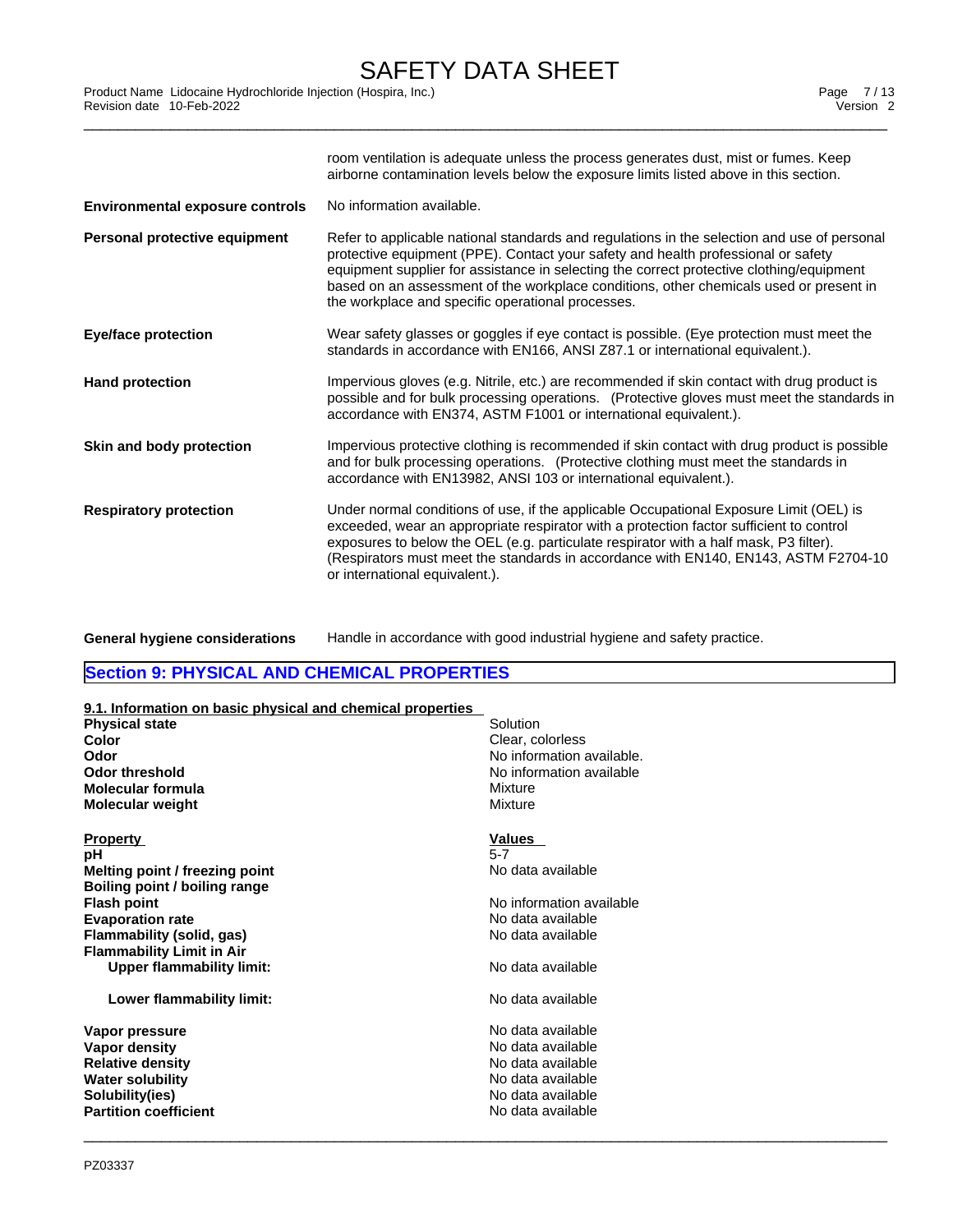# SAFETY DATA SHEET<br>Product Name Lidocaine Hydrochloride Injection (Hospira, Inc.)

\_\_\_\_\_\_\_\_\_\_\_\_\_\_\_\_\_\_\_\_\_\_\_\_\_\_\_\_\_\_\_\_\_\_\_\_\_\_\_\_\_\_\_\_\_\_\_\_\_\_\_\_\_\_\_\_\_\_\_\_\_\_\_\_\_\_\_\_\_\_\_\_\_\_\_\_\_\_\_\_\_\_\_\_\_\_\_\_\_\_\_\_\_ Product Name Lidocaine Hydrochloride Injection (Hospira, Inc.) Page 8 / 13 Revision date 10-Feb-2022 Version 2

### **Explosive properties CONSECTER ACCORDING THE SEXPLOSIVE PROPERTIES** NO information available **Autoignition temperature**<br> **Decomposition temperature**<br> **Decomposition temperature**<br> **No data available Decomposition temperature No data available**<br> **Kinematic viscosity No data available Kinematic viscosity**<br> **Community** Domain Domain Domain Domain Domain Domain Domain Domain Domain Domain Domain Domain Domain Domain Domain Domain Domain Domain Domain Domain Domain Domain Domain Domain Domain Domain Domai **Dynamic viscosity Particle characteristics Particle Size Distribution**

**No information available**<br>**No information available** 

### **9.2. Other information**

No information available

**9.2.1. Information with regard to physical hazard classes** No information available

**9.2.2. Other safety characteristics**

No information available

### **Section 10: STABILITY AND REACTIVITY**

| 10.1. Reactivity<br><b>Reactivity</b><br>10.2. Chemical stability | No data available.                                                 |
|-------------------------------------------------------------------|--------------------------------------------------------------------|
| <b>Stability</b>                                                  | Stable under normal conditions.                                    |
| <b>Explosion data</b>                                             |                                                                    |
| Sensitivity to Mechanical Impact No data available.               |                                                                    |
| <b>Sensitivity to Static Discharge</b>                            | No data available.                                                 |
| 10.3. Possibility of hazardous reactions                          |                                                                    |
| Possibility of hazardous reactions                                | No information available.                                          |
| 10.4. Conditions to avoid                                         |                                                                    |
| <b>Conditions to avoid</b>                                        | Fine particles (such as dust and mists) may fuel fires/explosions. |
| 10.5. Incompatible materials<br>Incompatible materials            | As a precautionary measure, keep away from strong oxidizers.       |

**10.6. Hazardous decomposition products Hazardous decomposition products** No data available.

### **Section 11: TOXICOLOGICAL INFORMATION**

### **11.1. Information on hazard classes as defined in Regulation (EC) No 1272/2008**

**General Information:** There are no data for this formulation. The information included in this section describes the potential hazards of the individual ingredients **Short term Harmful if swallowed May cause mild eye irritation. May cause slight skin irritation. (based** on components) Drugs of this class have been associated with rare, but potentially serious cardiac events. These events have not been observed from occupational exposures, however, those with preexisting cardiovascular illnesses may be at increased risk from exposure. **Known Clinical Effects:** Adverse effects associated with therapeutic use include dizziness, nervousness, agitation, drowsiness, apprehension, euphoria, blurred/double vision, slurred speech, tremors, convulsions, and seizure. Respiratory depression and arrest may follow. Other, more serious effects seen with IV use of this drug, particularly when it is administered rapidly, are cardiovascular collapse, central nervous system depression, and/or hypotension.

 $\_$  ,  $\_$  ,  $\_$  ,  $\_$  ,  $\_$  ,  $\_$  ,  $\_$  ,  $\_$  ,  $\_$  ,  $\_$  ,  $\_$  ,  $\_$  ,  $\_$  ,  $\_$  ,  $\_$  ,  $\_$  ,  $\_$  ,  $\_$  ,  $\_$  ,  $\_$  ,  $\_$  ,  $\_$  ,  $\_$  ,  $\_$  ,  $\_$  ,  $\_$  ,  $\_$  ,  $\_$  ,  $\_$  ,  $\_$  ,  $\_$  ,  $\_$  ,  $\_$  ,  $\_$  ,  $\_$  ,  $\_$  ,  $\_$  ,

**Acute Toxicity: (Species, Route, End Point, Dose)**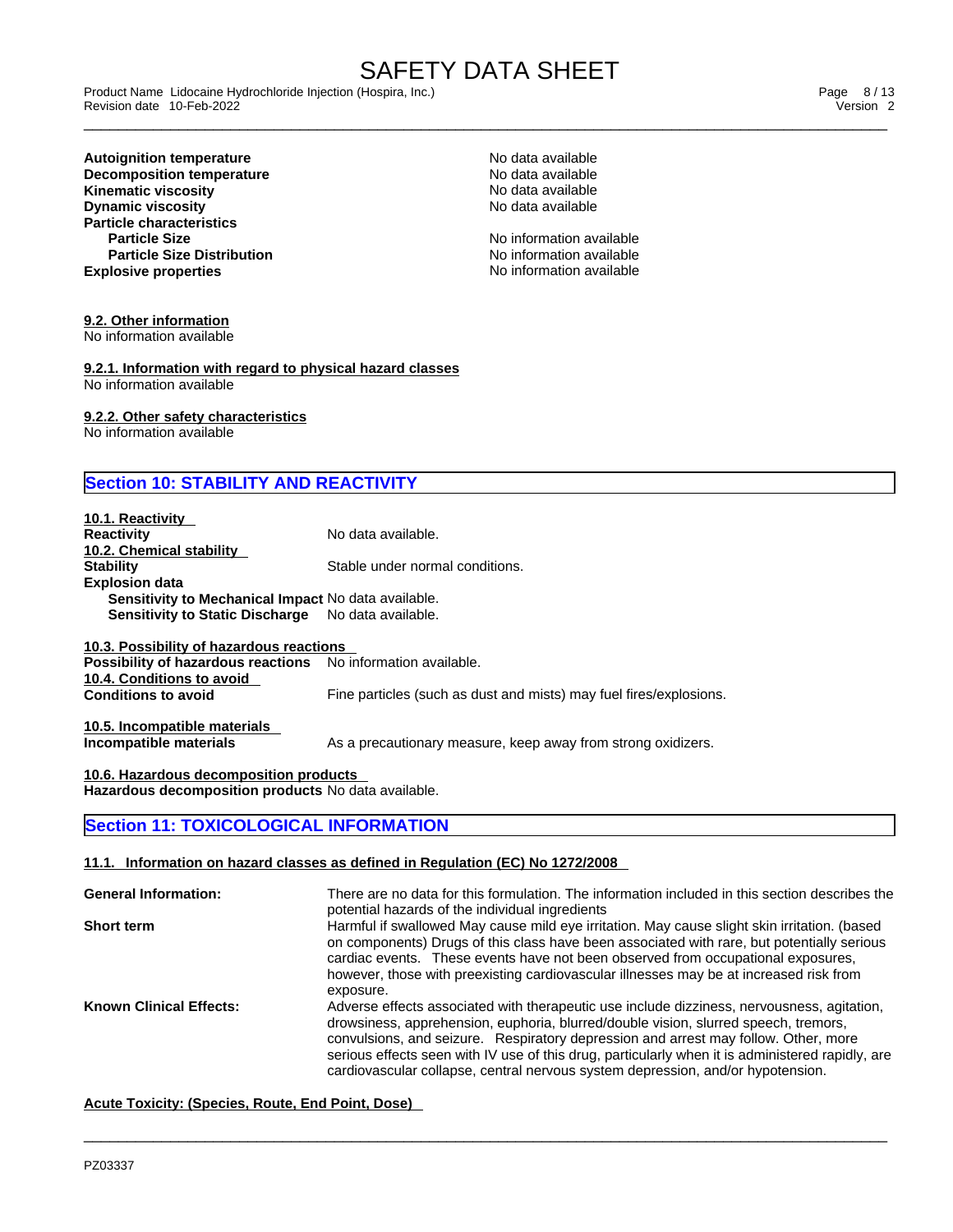# SAFETY DATA SHEET<br>Product Name Lidocaine Hydrochloride Injection (Hospira, Inc.)

\_\_\_\_\_\_\_\_\_\_\_\_\_\_\_\_\_\_\_\_\_\_\_\_\_\_\_\_\_\_\_\_\_\_\_\_\_\_\_\_\_\_\_\_\_\_\_\_\_\_\_\_\_\_\_\_\_\_\_\_\_\_\_\_\_\_\_\_\_\_\_\_\_\_\_\_\_\_\_\_\_\_\_\_\_\_\_\_\_\_\_\_\_ Product Name Lidocaine Hydrochloride Injection (Hospira, Inc.) Page 9 / 13 Revision date 10-Feb-2022 Version 2

### **Lidocaine Hydrochloride** Rat Oral LD50 317 mg/kg Rat Para-periosteal LD50 25 mg/kg Rat Intraperitoneal LD50 133 mg/kg Mouse Oral LD50 292 mg/kg Mouse Intravenous LD50 19.5 mg/kg **SODIUM CHLORIDE** Rat Sub-tenon injection (eye)  $LC50/1$ hr > 42 g/m<sup>3</sup> Rat Oral LD 50 3 g/kg Mouse Oral LD 50 4 g/kg Rabbit Dermal LD 50 > 10 g/kg **Sodium hydroxide** Mouse IP LD50 40 mg/kg

| Chemical name       | Oral LD50             | Dermal LD50                  | Inhalation LC50         |
|---------------------|-----------------------|------------------------------|-------------------------|
| Water               | $> 90$ mL/kg (Rat)    |                              |                         |
| Sodium hydroxide    | $=$ 325 mg/kg (Rat)   | $= 1350$ mg/kg (Rabbit)      |                         |
| SODIUM CHLORIDE     | $=$ 3 g/kg (Rat)      | $> 10000$ mg/kg (Rabbit)     | $>$ 42 mg/L (Rat) 1 h   |
| + Hydrochloric Acid | 238 - 277 mg/kg (Rat) | (Rabbit)<br>$> 5010$ mg/kg ( | $= 1.68$ mg/L (Rat) 1 h |

### **Irritation / Sensitization: (Study Type, Species, Severity)**

**Lidocaine Hydrochloride** Eye Irritation Rabbit Mild Skin Irritation Rabbit Mild **+ Hydrochloric Acid** Skin irritation Severe Eye irritation Severe **SODIUM CHLORIDE** Skin irritation Rabbit Mild Eye irritation Rabbit Mild **Sodium hydroxide** Eye Irritation Rabbit Severe Skin Irritation Rabbit Severe

### **Reproduction & Development Toxicity: (Duration, Species, Route, Dose, End Point, Effect(s)) Lidocaine Hydrochloride** Embryo / Fetal Development Rat Subcutaneous 30 mg/kg NOAEL Not teratogenic Embryo / Fetal Development Rat Intraperitoneal 56 mg/kg NOAEL Not Teratogenic Embryo / Fetal Development Rat Intraperitoneal 72 mg/kg/day NOAEL Not Teratogenic<br>Embryo / Fetal Development Rat Intravenous 500 mg/kg/day LOAEL Fetotoxicity Embryo / Fetal Development Rat Intravenous Embryo / Fetal Development Rat Intraperitoneal 6 mg/kg LOAEL Developmental toxicity **Genetic Toxicity: (Study Type, Cell Type/Organism, Result) Lidocaine Hydrochloride** Bacterial Mutagenicity (Ames) *Salmonella* , *E. coli* Negative  *In Vitro* Chromosome Aberration Human Lymphocytes Negative  *In Vivo* Micronucleus Mouse Negative **+ Hydrochloric Acid** Bacterial Mutagenicity (Ames) Salmonella **Negative**  *In Vivo* Micronucleus Rat Negative **Carcinogenicity** None of the components of this formulation are listed as a carcinogen by IARC, NTP or OSHA. **+ Hydrochloric Acid** IARC Group 3 (Not Classifiable)  $\_$  ,  $\_$  ,  $\_$  ,  $\_$  ,  $\_$  ,  $\_$  ,  $\_$  ,  $\_$  ,  $\_$  ,  $\_$  ,  $\_$  ,  $\_$  ,  $\_$  ,  $\_$  ,  $\_$  ,  $\_$  ,  $\_$  ,  $\_$  ,  $\_$  ,  $\_$  ,  $\_$  ,  $\_$  ,  $\_$  ,  $\_$  ,  $\_$  ,  $\_$  ,  $\_$  ,  $\_$  ,  $\_$  ,  $\_$  ,  $\_$  ,  $\_$  ,  $\_$  ,  $\_$  ,  $\_$  ,  $\_$  ,  $\_$  ,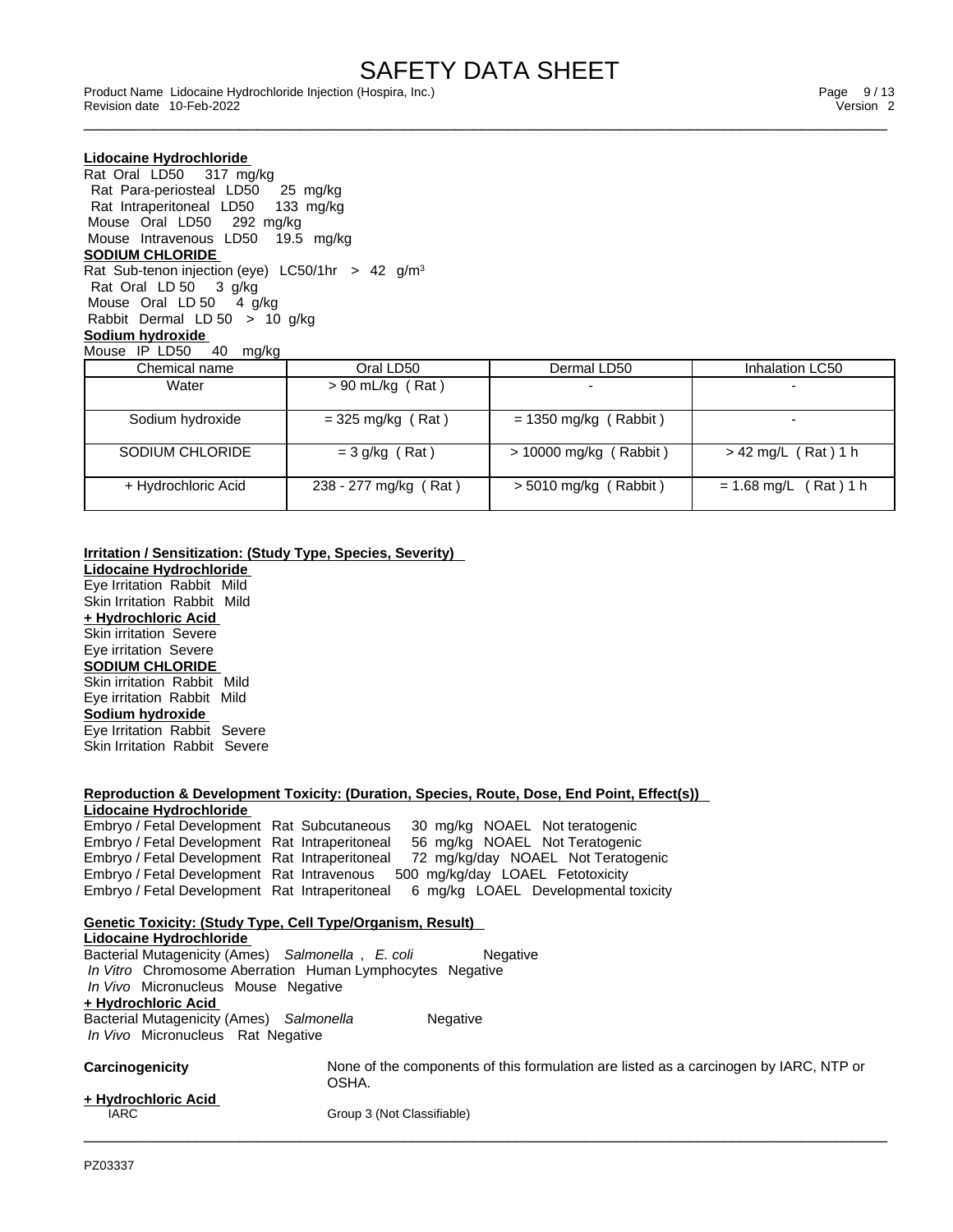Product Name Lidocaine Hydrochloride Injection (Hospira, Inc.)<br>2 Page 10/13<br>2 Version 2 Revision date 10-Feb-2022

| 11.2. Information on other hazards<br>11.2.1. Endocrine disrupting properties<br><b>Endocrine disrupting properties</b> | No information available.                                                                                         |
|-------------------------------------------------------------------------------------------------------------------------|-------------------------------------------------------------------------------------------------------------------|
| 11.2.2. Other information<br>Other adverse effects                                                                      | No information available.                                                                                         |
| <b>Section 12: ECOLOGICAL INFORMATION</b>                                                                               |                                                                                                                   |
| <b>Environmental Overview:</b>                                                                                          | Environmental properties have not been thoroughly investigated. Releases to the<br>environment should be avoided. |
| 12.1. Toxicity                                                                                                          |                                                                                                                   |
| No information available                                                                                                |                                                                                                                   |
| 12.2. Persistence and degradability                                                                                     |                                                                                                                   |
| Persistence and degradability                                                                                           | No information available.                                                                                         |
| 12.3. Bioaccumulative potential                                                                                         |                                                                                                                   |
| <b>Bioaccumulation</b>                                                                                                  | No information available.                                                                                         |
| 12.4. Mobility in soil                                                                                                  |                                                                                                                   |
| <b>Mobility in soil</b>                                                                                                 | No information available.                                                                                         |

### **12.5. Results of PBT and vPvB assessment**

### **PBT and vPvB assessment**

| Chemical name       | PBT and vPvB assessment                             |
|---------------------|-----------------------------------------------------|
| Sodium hydroxide    | The substance is not PBT / vPvB PBT assessment does |
|                     | not apply                                           |
| SODIUM CHLORIDE     | The substance is not PBT / vPvB PBT assessment does |
|                     | not apply                                           |
| + Hydrochloric Acid | The substance is not PBT / vPvB PBT assessment does |
|                     | not apply                                           |

 $\_$  ,  $\_$  ,  $\_$  ,  $\_$  ,  $\_$  ,  $\_$  ,  $\_$  ,  $\_$  ,  $\_$  ,  $\_$  ,  $\_$  ,  $\_$  ,  $\_$  ,  $\_$  ,  $\_$  ,  $\_$  ,  $\_$  ,  $\_$  ,  $\_$  ,  $\_$  ,  $\_$  ,  $\_$  ,  $\_$  ,  $\_$  ,  $\_$  ,  $\_$  ,  $\_$  ,  $\_$  ,  $\_$  ,  $\_$  ,  $\_$  ,  $\_$  ,  $\_$  ,  $\_$  ,  $\_$  ,  $\_$  ,  $\_$  ,

### **12.6. Endocrine disrupting properties**

**Endocrine disrupting properties** No information available.

### **12.7. Other adverse effects**

No information available.

### **Section 13: DISPOSAL CONSIDERATIONS**

### **13.1. Waste treatment methods**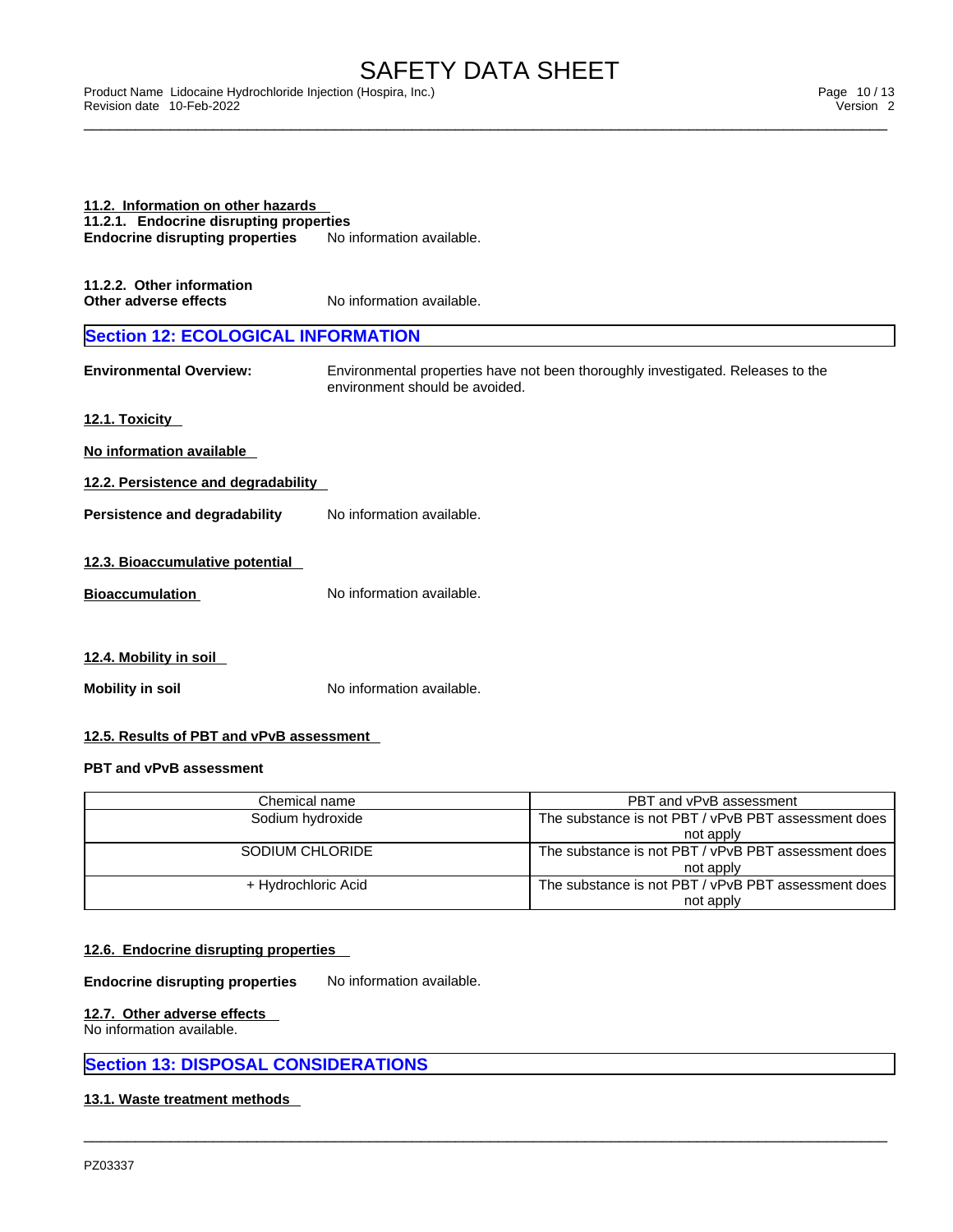# SAFETY DATA SHEET<br>Product Name Lidocaine Hydrochloride Injection (Hospira, Inc.)

\_\_\_\_\_\_\_\_\_\_\_\_\_\_\_\_\_\_\_\_\_\_\_\_\_\_\_\_\_\_\_\_\_\_\_\_\_\_\_\_\_\_\_\_\_\_\_\_\_\_\_\_\_\_\_\_\_\_\_\_\_\_\_\_\_\_\_\_\_\_\_\_\_\_\_\_\_\_\_\_\_\_\_\_\_\_\_\_\_\_\_\_\_ Product Name Lidocaine Hydrochloride Injection (Hospira, Inc.) Page 11 / 13 Revision date 10-Feb-2022 Version 2

Dispose of waste in accordance with all applicable laws and regulations. Member State specific and Community specific provisions must be considered. Considering the relevant known environmental and human health hazards of the material, review and implement appropriate technical and procedural wastewater and waste disposal measures to prevent occupational exposure and environmental release. It is recommended that waste minimization be practiced. The best available technology should be utilized to prevent environmental releases. This may include destructive techniques for waste and wastewater.

 $\_$  ,  $\_$  ,  $\_$  ,  $\_$  ,  $\_$  ,  $\_$  ,  $\_$  ,  $\_$  ,  $\_$  ,  $\_$  ,  $\_$  ,  $\_$  ,  $\_$  ,  $\_$  ,  $\_$  ,  $\_$  ,  $\_$  ,  $\_$  ,  $\_$  ,  $\_$  ,  $\_$  ,  $\_$  ,  $\_$  ,  $\_$  ,  $\_$  ,  $\_$  ,  $\_$  ,  $\_$  ,  $\_$  ,  $\_$  ,  $\_$  ,  $\_$  ,  $\_$  ,  $\_$  ,  $\_$  ,  $\_$  ,  $\_$  ,

### **Section 14: TRANSPORT INFORMATION**

### **The following refers to all modes of transportation unless specified below.**

Not regulated for transport under USDOT, EUADR, IATA, or IMDG regulations.

### **Section 15: REGULATORY INFORMATION**

**15.1. Safety, health and environmental regulations/legislation specific for the substance or mixture**

| Water                                                   |                   |
|---------------------------------------------------------|-------------------|
| <b>CERCLA/SARA Section 313 de minimus %</b>             | <b>Not Listed</b> |
| <b>California Proposition 65</b>                        | Not Listed        |
| <b>TSCA</b>                                             | Present           |
| <b>EINECS</b>                                           | 231-791-2         |
| <b>AICS</b>                                             | Present           |
| Lidocaine Hydrochloride                                 |                   |
| <b>CERCLA/SARA Section 313 de minimus %</b>             | <b>Not Listed</b> |
| <b>California Proposition 65</b>                        | Not Listed        |
| <b>TSCA</b>                                             | Present           |
| <b>EINECS</b>                                           | 200-803-8         |
| Sodium hydroxide                                        |                   |
| <b>CERCLA/SARA Section 313 de minimus %</b>             | Not Listed        |
| <b>Hazardous Substances RQs</b>                         | 1000 lb           |
| <b>California Proposition 65</b>                        | Not Listed        |
| <b>TSCA</b>                                             | Present           |
| <b>EINECS</b>                                           | 215-185-5         |
| <b>AICS</b>                                             | Present           |
| <b>Standard for Uniform Scheduling of Medicines and</b> | Schedule 5        |
| <b>Poisons (SUSMP)</b>                                  | Schedule 6        |
| SODIUM CHLORIDE                                         |                   |
| <b>CERCLA/SARA Section 313 de minimus %</b>             | Not Listed        |
| <b>California Proposition 65</b>                        | Not Listed        |
| <b>TSCA</b>                                             | Present           |
| <b>EINECS</b>                                           | 231-598-3         |
| <b>AICS</b>                                             | Present           |
| + Hydrochloric Acid                                     |                   |
| <b>CERCLA/SARA Section 313 de minimus %</b>             | 1.0%              |
| <b>Hazardous Substances RQs</b>                         | 5000 lb           |
| <b>California Proposition 65</b>                        | <b>Not Listed</b> |
| <b>TSCA</b>                                             | Present           |
| <b>EINECS</b>                                           | 231-595-7         |
| <b>AICS</b>                                             | Present           |
| <b>Standard for Uniform Scheduling of Medicines and</b> | Schedule 5        |
| <b>Poisons (SUSMP)</b>                                  | Schedule 6        |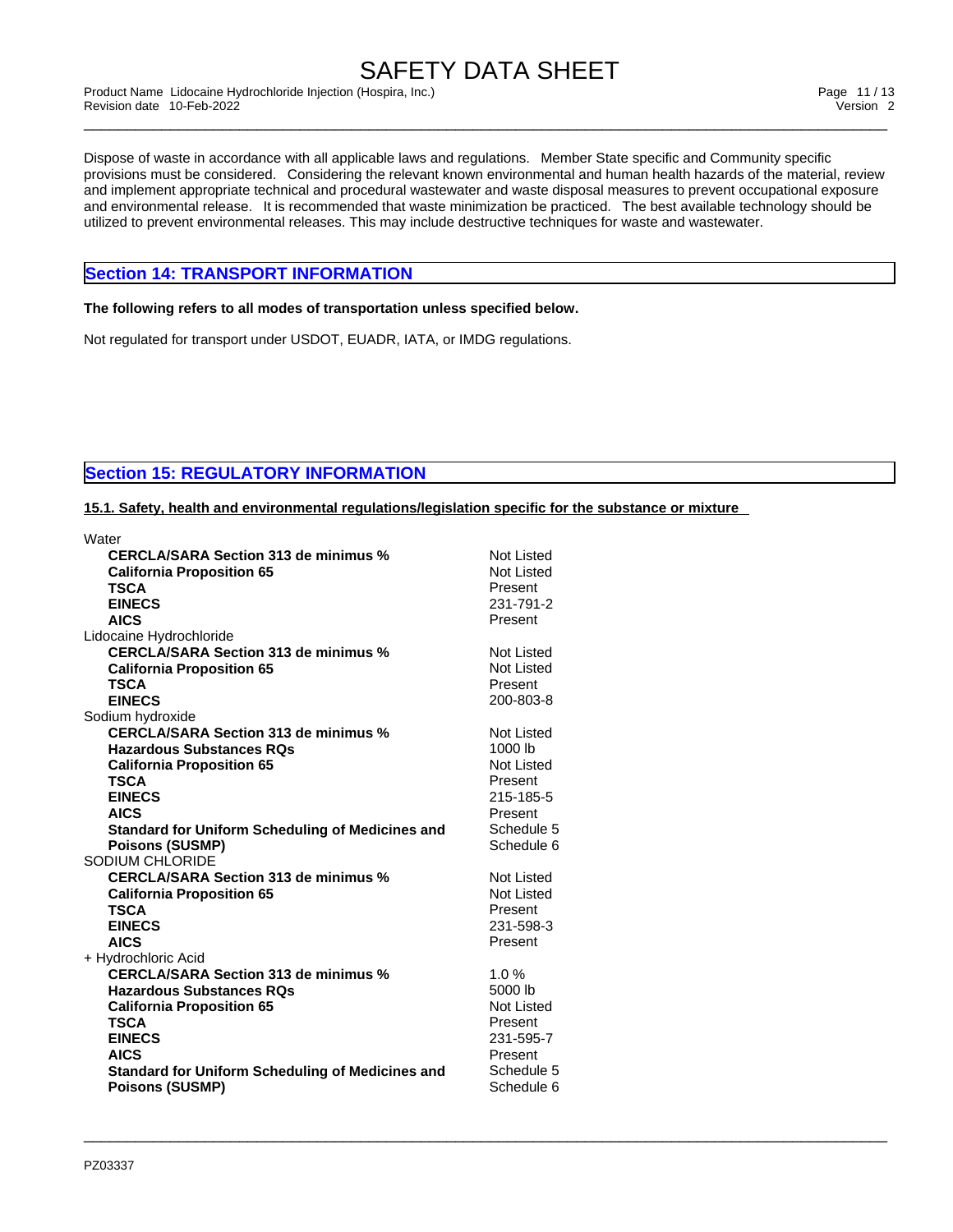### **France**

### **Occupational Illnesses (R-463-3, France)**

| Chemical name   | French RG number | <b>Title</b> |
|-----------------|------------------|--------------|
| SODIUM CHLORIDE | 78<br>RG.        |              |
| 7647-14-5       |                  |              |

### **European Union**

Take note of Directive 98/24/EC on the protection of the health and safety of workers from the risks related to chemical agents at work

### **Authorizations and/or restrictions on use:**

This product contains one or more substance(s) subject to restriction (Regulation (EC) No. 1907/2006 (REACH), Annex XVII)

| Chemical name                   | Restricted substance per REACH | Substance subject to authorization per |
|---------------------------------|--------------------------------|----------------------------------------|
|                                 | Annex XVII                     | <b>REACH Annex XIV</b>                 |
| Sodium hydroxide - 1310-73-2    | Use restricted. See item 75.   |                                        |
| + Hydrochloric Acid - 7647-01-0 | Use restricted. See item 75.   |                                        |

### **Persistent Organic Pollutants**

Not applicable

### **Ozone-depleting substances (ODS) regulation (EC) 1005/2009** Not applicable

### **Named dangerous substances per Seveso Directive (2012/18/EU)**

| name<br>Chemical                            | (tons)<br>r-tier reauirements ' | s (tons)<br>requirements<br>Jober-<br>∙tiei |  |
|---------------------------------------------|---------------------------------|---------------------------------------------|--|
| 7647<br>17-01-u<br>rochloric<br>Acid<br>. . | --                              | 250                                         |  |

### **Plant protection products directive (91/414/EEC)**

| Chemical name               | Plant protection products directive (91/414/EEC) |
|-----------------------------|--------------------------------------------------|
| SODIUM CHLORIDE - 7647-14-5 | Plant protection agent                           |

### **EU - Biocides**

| <i>Chemical name</i>            | EU<br><b>- Biocides</b>                                   |
|---------------------------------|-----------------------------------------------------------|
| + Hydrochloric Acid - 7647-01-0 | Product-type 2: Disinfectants and algaecides not intended |
|                                 | for direct application to humans or animals               |

 **Legend:** 

 **TSCA** - United States Toxic Substances Control Act Section 8(b) Inventory  **EINECS/ELINCS** - European Inventory of Existing Chemical Substances/European List of Notified Chemical Substances  **AICS** - Australian Inventory of Chemical Substances

### **15.2. Chemical safety assessment**

**Chemical Safety Report** No information available

### **Section 16: OTHER INFORMATION**

### **Key or legend to abbreviations and acronyms used in the safety data sheet**

### **Full text of H-Statements referred to undersection 3**

Acute toxicity, oral-Cat.4; H302 - Harmful if swallowed Skin corrosion/irritation-Cat.1A; H314 - Causes severe skin burns and eye damage Specific target organ toxicity, single exposure; Respiratory tract irritation-Cat.3; H335 - May cause respiratory irritation

 $\_$  ,  $\_$  ,  $\_$  ,  $\_$  ,  $\_$  ,  $\_$  ,  $\_$  ,  $\_$  ,  $\_$  ,  $\_$  ,  $\_$  ,  $\_$  ,  $\_$  ,  $\_$  ,  $\_$  ,  $\_$  ,  $\_$  ,  $\_$  ,  $\_$  ,  $\_$  ,  $\_$  ,  $\_$  ,  $\_$  ,  $\_$  ,  $\_$  ,  $\_$  ,  $\_$  ,  $\_$  ,  $\_$  ,  $\_$  ,  $\_$  ,  $\_$  ,  $\_$  ,  $\_$  ,  $\_$  ,  $\_$  ,  $\_$  ,

**Data Sources:** Publicly available toxicity information. Pfizer proprietary drug development information. Safety data sheets for individual ingredients.